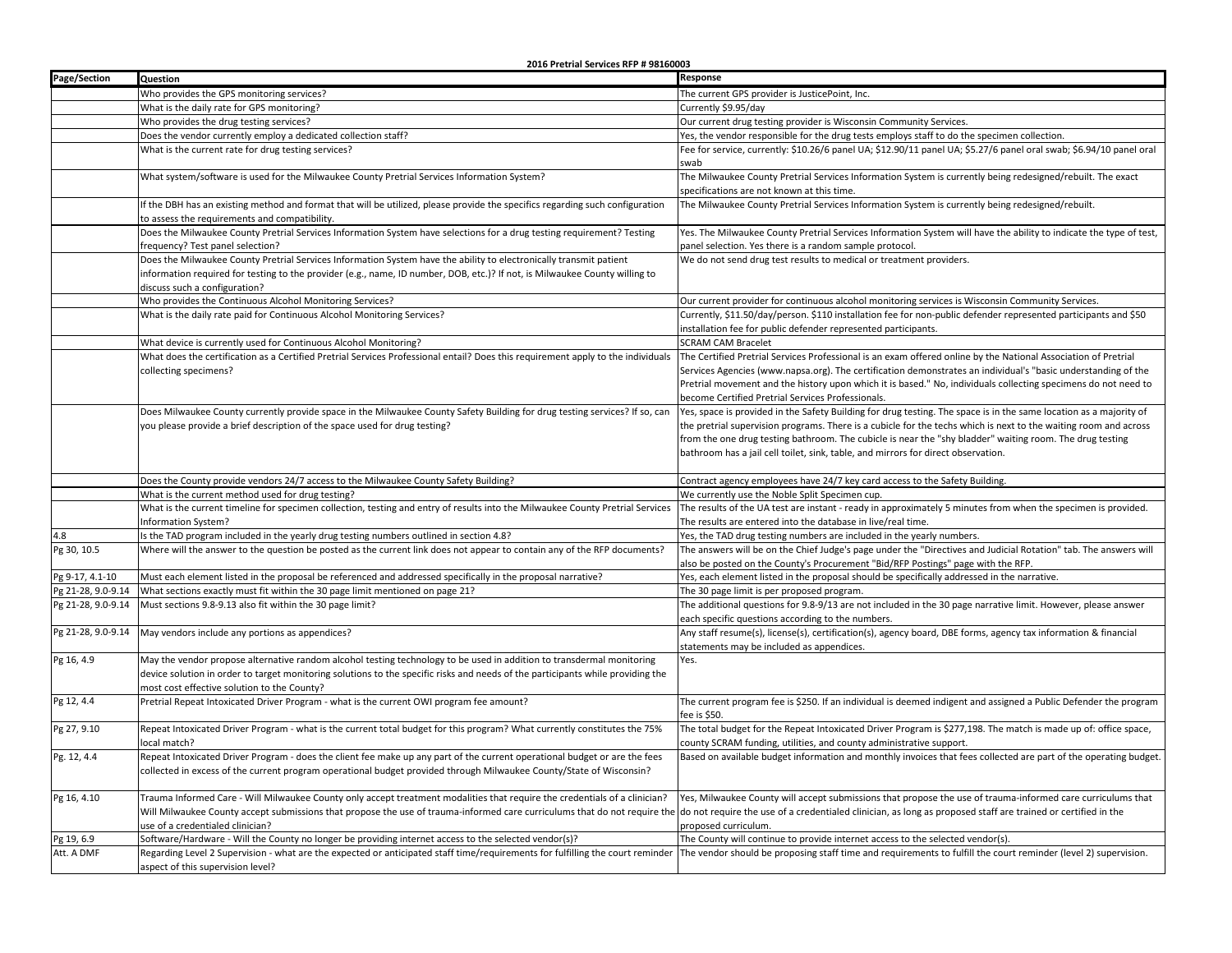| Pg 23, 9.3(B) | May a bidder provide resumes of existing staff in an addendum so as to preserve the 30 page limit for substantive program<br>design narrative?                                                                                                                                                                                                                                                                                                                                                                       | Yes, staff resumes may be included as an addendum and not counted towards the 30 page limit.                                                                                                                                                                                                                                                                                                                                                                                                                               |
|---------------|----------------------------------------------------------------------------------------------------------------------------------------------------------------------------------------------------------------------------------------------------------------------------------------------------------------------------------------------------------------------------------------------------------------------------------------------------------------------------------------------------------------------|----------------------------------------------------------------------------------------------------------------------------------------------------------------------------------------------------------------------------------------------------------------------------------------------------------------------------------------------------------------------------------------------------------------------------------------------------------------------------------------------------------------------------|
| Pg 24, 9.6(A) | Budget Detail Worksheet, under "Milwaukee County Pretrial Services Information System Support" it states that costs for this<br>line item should be budgeted according to Section 9.6(D) below, however 9.6(D) refers to financial/audit statements and not<br>MCPSIS IT/Support costs. Information on and how much to budget for this line item is not contained within the RFP. Can the<br>County provide clarification on this point?                                                                             | The vendor is not required to budget money to support the Milwaukee County Pretrial Services Information<br>System.                                                                                                                                                                                                                                                                                                                                                                                                        |
| Misc.         | Should bidders budget for the annual costs of LSI-R:SV and LSI-R assessments? If so, how many LSI-R:SV and LSI-R<br>assessments should be budgeted for? In what program budget should these costs be budgeted?                                                                                                                                                                                                                                                                                                       | Yes, bidders should budget for the annual costs of the LSI-R:SV and LSI-R assessments. Bidders should estimate<br>that 90% (21,756 individuals went through Universal Screening in 2015) of the individuals going through<br>Universal Screening will have an interview, which includes the LSI-R:SV. There are just over 1,000 LSI-R<br>assessments are completed annually (number of TAD screens).                                                                                                                       |
| Misc.         | Should bidders budget for other expected costs not outlined in the this RFP, such as NCIC access, Justice Exchange (APRIS)<br>subscription, and/or translation/language services?                                                                                                                                                                                                                                                                                                                                    | Yes, bidders should budget for NCIC access, Justice Exchange (APRIS), and translation/language services.                                                                                                                                                                                                                                                                                                                                                                                                                   |
| Pg 11-12, 4.4 | Pretrial Repeat Intoxicated Driver Program - WI DHS has indicated that there will be no funding as of July 1, 2016 and no<br>funding from this source in 2017. What is the county's plan to continue the program due to the loss of state funds for the<br>Pretrial Repeat Intoxicated Driver Intervention Program?                                                                                                                                                                                                  | At this time, there are no plans to change the program. The County funded the difference in program funding for<br>2016 when it was initially believed that there would be no state funding support.                                                                                                                                                                                                                                                                                                                       |
| Pg 14,16      | How many individuals were served annually in the following programs? Trauma Informed Care for MCDTC Participants,<br>Cognitive Behavioral Programming for CLU, TAD, MCDTC Participants?                                                                                                                                                                                                                                                                                                                              | In 2015, there were 89 individuals (across the CLU, TAD, MCDTC programs) that participated in cognitive<br>behavioral programming. There was only 1 trauma group during calendar year 2015.                                                                                                                                                                                                                                                                                                                                |
| Pg 9-16       | Provide short program descriptions and the desired program outcomes for each one. Can you please provide the actual<br>achieved outcome numbers for the last reporting period for each program? Pretrial Universal Screening/Release Preparation;<br>Pretrial & DTC Supervision; Pretrial GPS Monitoring; Pretrial Repeat Intoxicated Driver Intervention Program; Central Liaison<br>Unit (Diversion/DPA); Treatment Alternatives and Diversion; Cognitive Behavioral Programming for CLU, TAD, DTC<br>participants | Please refer to the RFP for program descriptions and desired outcomes. Milwaukee County is currently in the<br>process of redesigning its database. As a result, we are not able to provide detailed and accurate outcome data<br>at this time. The total number served by each program in 2015: Universal Screening/Release Planning-21,756;<br>Pretrial Supversion-4,555; Drug Treatment Court-151; GPS Supervision-264; Repeat Intoxicated Driver<br>Intervention Program-775; CLU DPA-230; CLU Diversion-549; TAD-234. |
| Misc.         | What is the amount of money budgeted/allocated to carry out EACH of the following programs during the first year of the<br>awarded contract: Pretrial Universal Screening/Release Preparation; Pretrial and DTC Supervision; Pretrial GPS Monitoring;<br>Pretrial Repeat Intoxicated Driver Intervention Program; CLU Diversion/DPA; TAD; CBT for CLU, TAD, DTC; Drug Testing;<br>Continuous Alcohol Monitoring; Trauma Informed Care for DTC?                                                                       | The funding amounts for the programs are determined through this RFP process and annually through the<br>County's budget process.                                                                                                                                                                                                                                                                                                                                                                                          |
| Misc.         | What is the dollar amount of the most recent annual contract for EACH of the following programs: Pretrial Universal<br>Screening/Release Preparation; Pretrial and DTC Supervision; Pretrial GPS Monitoring; Pretrial Repeat Intoxicated Driver<br>Intervention Program; CLU Diversion/DPA; TAD; CBT for CLU, TAD, DTC; Drug Testing; Continuous Alcohol Monitoring; Trauma TAD = \$371,200. SCRAM = \$155,401. Drug Testing = \$170,500. Repeat Intoxicated Driver Intervention Pro<br>Informed Care for DTC?       | The 2016 amounts are as follows: Pretrial Universal Screening, Release Preparation, and Pretrial, DTC, GPS<br>supervision, and Cognitive Behavioral & Trauma Informed Care = \$2,781,098. CLU Diversion and DPA = \$300,000.<br>\$277,198. The contracts are subject to annual County approval during the budget process.                                                                                                                                                                                                  |
| Pg 10, 4.2    | What are all the sources of revenue that support the DTC in Milwaukee County?                                                                                                                                                                                                                                                                                                                                                                                                                                        | The MCDTC is supported by the County budget and BHD's budget. There is a program fee of \$75 but no additional<br>revenue supporting the MCDTC.                                                                                                                                                                                                                                                                                                                                                                            |
| Pg 10, 4.2    | There is no listing for DTC Case Management. Is Case Management different than supervision for DTC? Is Case Management<br>provided via a different contracting process?                                                                                                                                                                                                                                                                                                                                              | The DTC Case Management is the same as DTC Supervision. Everything is reported, monitored, and tracked in the<br>Milwaukee County Pretrial Services Information System. Recovery Support Services for MCDTC participants are<br>the responsibility of the Milwaukee County Behavioral Health Division.                                                                                                                                                                                                                     |
| Pg 25         | Transition and implementation plan: Will there be any funding to support a transition form the existing service provider to a<br>new one?                                                                                                                                                                                                                                                                                                                                                                            | No. Funds needed for transition should be incorporated into the proposed budget.                                                                                                                                                                                                                                                                                                                                                                                                                                           |
| Pg 30, 10.5   | Are you able to share the types of individuals who will be reviewing and scoring the proposals? It is understood that you will<br>not publish the names of reviewers, but could you provide us with the number of individuals and their general<br>sectors/disciplines/agency affiliation? (i.e. county government, community member, etc.)                                                                                                                                                                          | It is anticipated that there will be 6 individuals representing the courts, administration, district attorney, and<br>public defender reviewing the proposals.                                                                                                                                                                                                                                                                                                                                                             |
| Misc.         | Can you please provide a list of individuals who are on the Pretrial Advisory Board? What role will the Pretrial Advisory Board<br>have in the decision to award contracts?                                                                                                                                                                                                                                                                                                                                          | The pretrial advisory board has not met since the last pretrial RFP. There have been significant changes in county<br>leadership and the membership will be updated as part of the review process. The board will review the RFP<br>evaluation team's recommendations.                                                                                                                                                                                                                                                     |
| Pg 15-16, 4.8 | Drug testing - What are the hours of drug testing required on Saturday? How many participants can be expected to test on<br>Saturdays? Are the expected hours of operation M-F 8:30-4:30?                                                                                                                                                                                                                                                                                                                            | The Saturday drug testing hours are from 8:30am until Noon. There are between 10 and 20 participants who<br>have to test on any given Saturday. Yes, the expected hours for drug testing M-F are 8:30am-4:30pm.                                                                                                                                                                                                                                                                                                            |
| Pg 16, 4.8    | Drug testing - What are the oral swab panel requirements? Where in the courthouse will oral swab testing be conducted?                                                                                                                                                                                                                                                                                                                                                                                               | The oral swab requirement is a 6-panel test. The Saturday oral swab testing is currently done at the Milwaukee<br>County Criminal Justice Facility - Level/Floor 1 (949 N 9th St. Milwaukee, WI 53233). It does not need to remain<br>at this location but it CANNOT be in the Safety Building or the Court House.                                                                                                                                                                                                         |
| Pg 16, 4.8    | Drug testing - Dilution/Adulteration indicates are not specified - are these required? If so, what exactly is required?                                                                                                                                                                                                                                                                                                                                                                                              | Yes, dilution/adulteration indications are required.                                                                                                                                                                                                                                                                                                                                                                                                                                                                       |
| Pg 26, 9.8    | Drug testing - The RFP says "In 2015 there were 21,153 drug tests conducted in pretrial service programs." Do you expect that  Yes, the number of drug tests is expected to remain around the same in 2017.<br>number to remain the same for the first year of the new contract? If not, how many do you expect will be conducted?                                                                                                                                                                                   |                                                                                                                                                                                                                                                                                                                                                                                                                                                                                                                            |